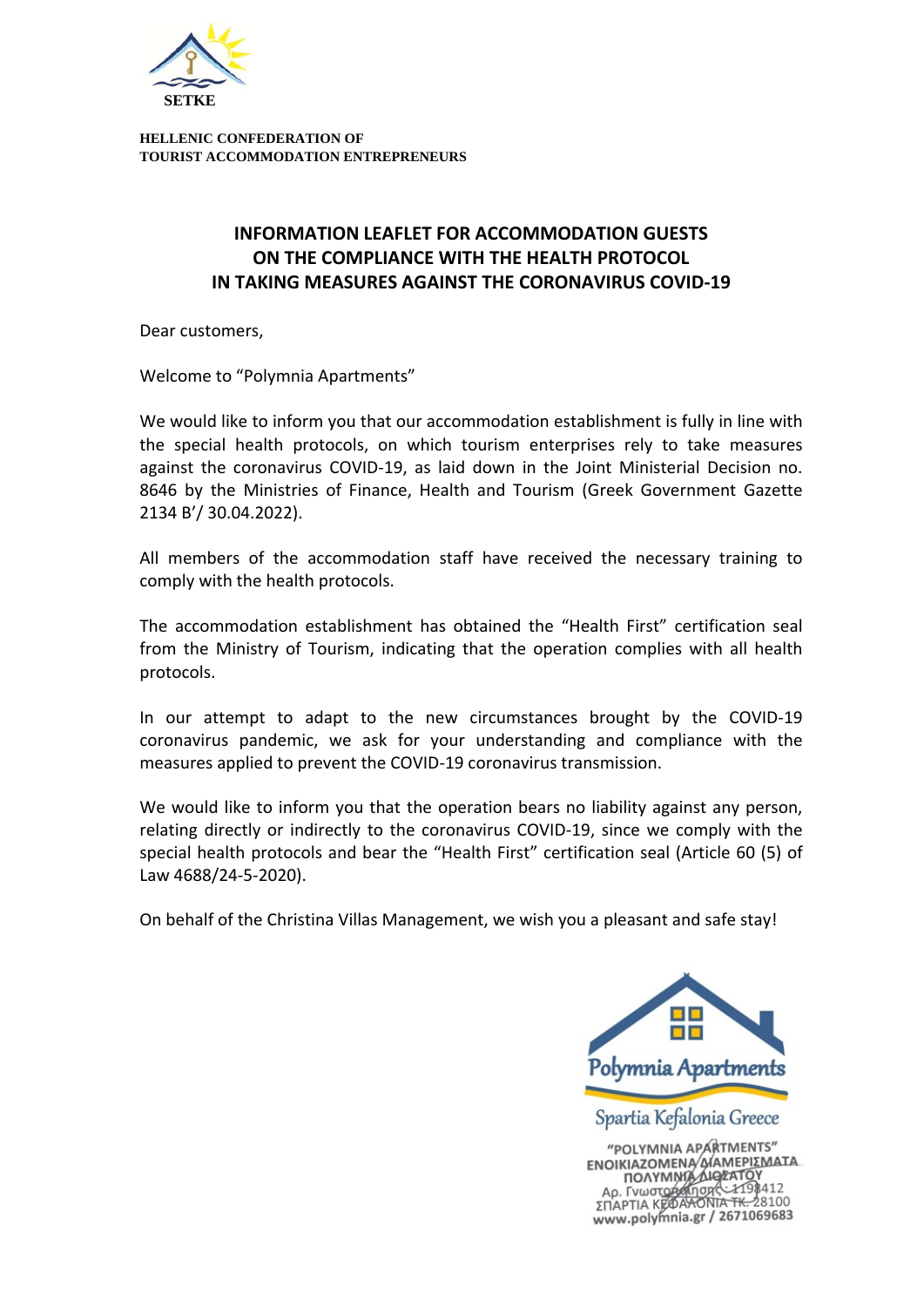## **GENERAL RULES**

- $\triangleright$  Where required, personal protective equipment is available: disposable masks (simple surgical or fabric/ cloth) and disposable gloves.
- $\triangleright$  The operation complies with the circular of the Ministry of Health "Protection of Public Health by the coronavirus SARS‐COV‐2 in the water supply and sewerage systems".
- $\triangleright$  All employees of the accommodation establishment apply the basic measures to prevent the COVID‐19 coronavirus transmission: hand washing, use of antiseptics, keeping physical distances, avoiding hand contact with the face and generally complying with the personal and respiratory health measures.
- $\triangleright$  Polymnia Liosatou has been appointed as the coordinator of the accommodation to supervise the implementation of the plan for compliance with the rules of health protocols against the coronavirus COVID‐19.
- $\triangleright$  All specified procedures under the guidelines set by the Hellenic National Public Health Organization (EODY) on the management of any suspected COVID‐19 case are fully complied with.
- $\triangleright$  All members of the accommodation staff use personal protective measures, which are always available.
- $\triangleright$  Should a staff member display any symptoms relating to the disease, he/ she must stay home and return to work only if the laboratory test is negative. Moreover, anyone who has had contact with a case must stay home. In any of the above cases, the employee shall notify the manager to apply the suspected case management plan.
- $\triangleright$  All staff members are checked for covid-19 in accordance with current legislation
- $\triangleright$  Attention is paid on the General Data Protection Regulation (GDPR).
- $\triangleright$  The operation has special equipment (medical kit) for the occurrence of a suspected case, such as gloves and disposable masks, antiseptics, cleaning wipes, aprons, long‐sleeved robes and laser thermometer.
- $\triangleright$  The accommodation operates with extended check-in and check-out hours between stays (check‐in from 13.00 pm and check‐out until 12.00 pm). This change in the time intervals between every check‐in and check‐out is mandatory to ensure that between different customers the room is thoroughly cleaned and disinfected and adequately ventilated in a natural manner.
- $\triangleright$  Special cleaning instructions apply in the event of a COVID-19 case according to the respective EODY guidelines.
- $\triangleright$  During work, the staff comply with the basic measures to avoid the transmission of the coronavirus COVID‐19; they do not smoke, they do not consume food or drinks and they are equipped with gloves, masks (simple surgical or fabric), robe and closed shoes.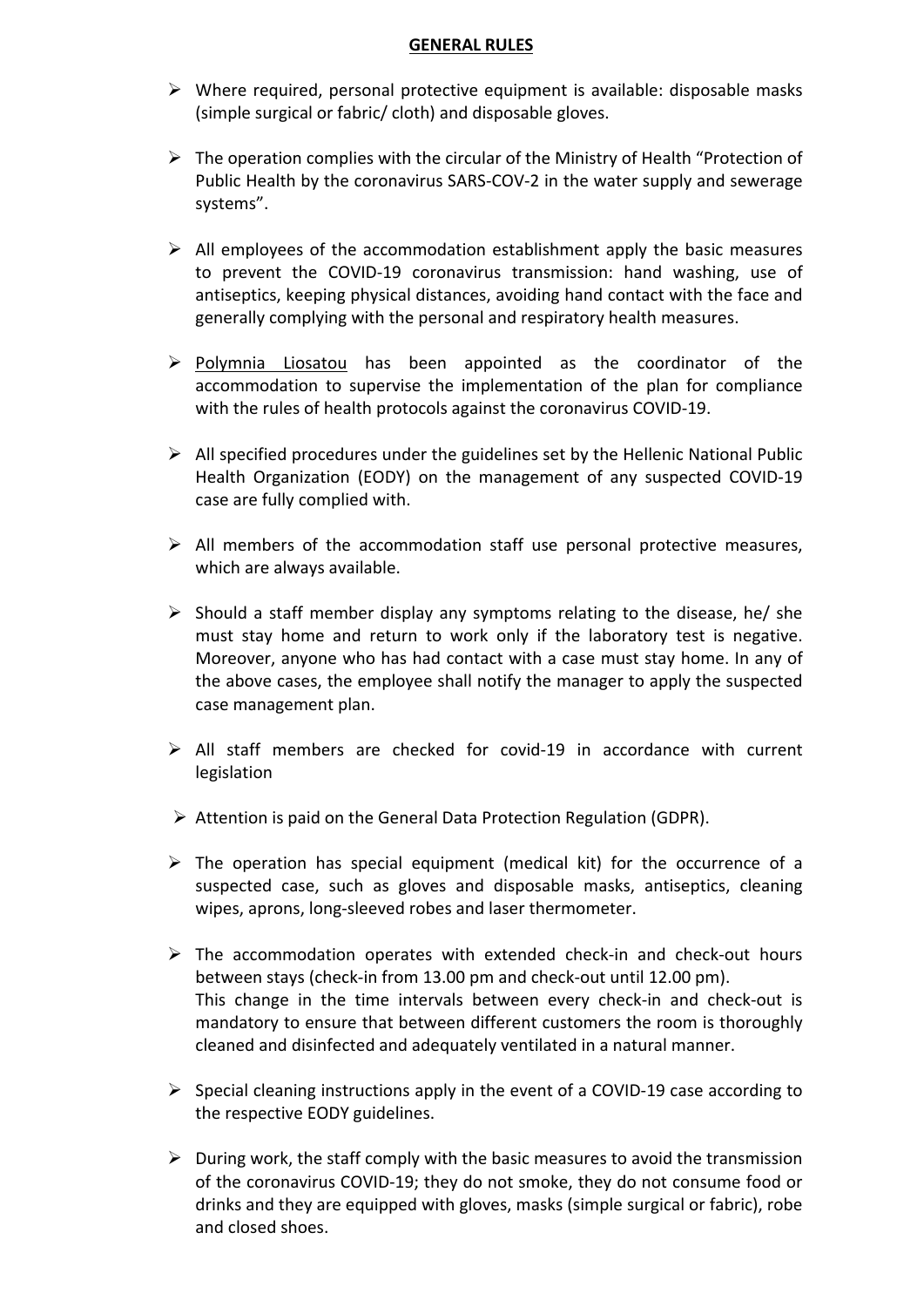- $\triangleright$  It is not allowed to clean a room with a confirmed or suspected case and/or the rooms of the contacts of a confirmed case.
- $\triangleright$  Thorough cleaning disinfection (e.g. with a steam cleaner) of the room and bathroom surfaces in question, following the necessary ventilation of the room through open windows and doors.
- $\triangleright$  In a possibility of confirmed case of covid-19, wherever there are fabric surfaces (eg furniture upholstery) are cleaned with a steam device at a temperature> 70 °
- $\triangleright$  The staff complies with all hygiene rules when collecting dirty linen by using the appropriate personal protective equipment in accordance with current legislation
- $\triangleright$  Used fabrics, bedding and towels are placed in closed, marked bags or sacks to be transported to the laundry facilities.
- $\triangleright$  Separation (marking) of areas of dirty and clean linen is performed.
- $\triangleright$  The carts for transporting the closed bags with the linen are disinfected after each use.
- $\triangleright$  Fabrics, bedding and towels are washed in hot circles (70° C or more) with the commonly used detergents.
- $\triangleright$  In case the linen cleaning service is provided by an external partner, checks are performed on compliance with the required measures of proper receipt and delivery.
- $\triangleright$  It is ensured that the clean linen is maintained in a good and clean condition during their storage and transport to the use areas (rooms, restaurants, etc.)

## **Reception/ WC**

 Antiseptic gel for use by the customers (fixed or non‐fixed devices) is available at the reception desk as well as in shared WCs. The reception desk is also regularly disinfected.

## **Management of suspected COVID‐19 case**

 $\triangleright$  If a guest has symptoms compatible with the COVID-19 infection, the following apply:

1. Immediate notification to the accommodation's health manager, who shall ensure the implementation of the measures for the patient's isolation in his/her room. The patient is provided with a surgical mask. Moreover, the physician with whom the tourist accommodation is collaborating shall be informed or, in case there is no such physician, then a physician from the health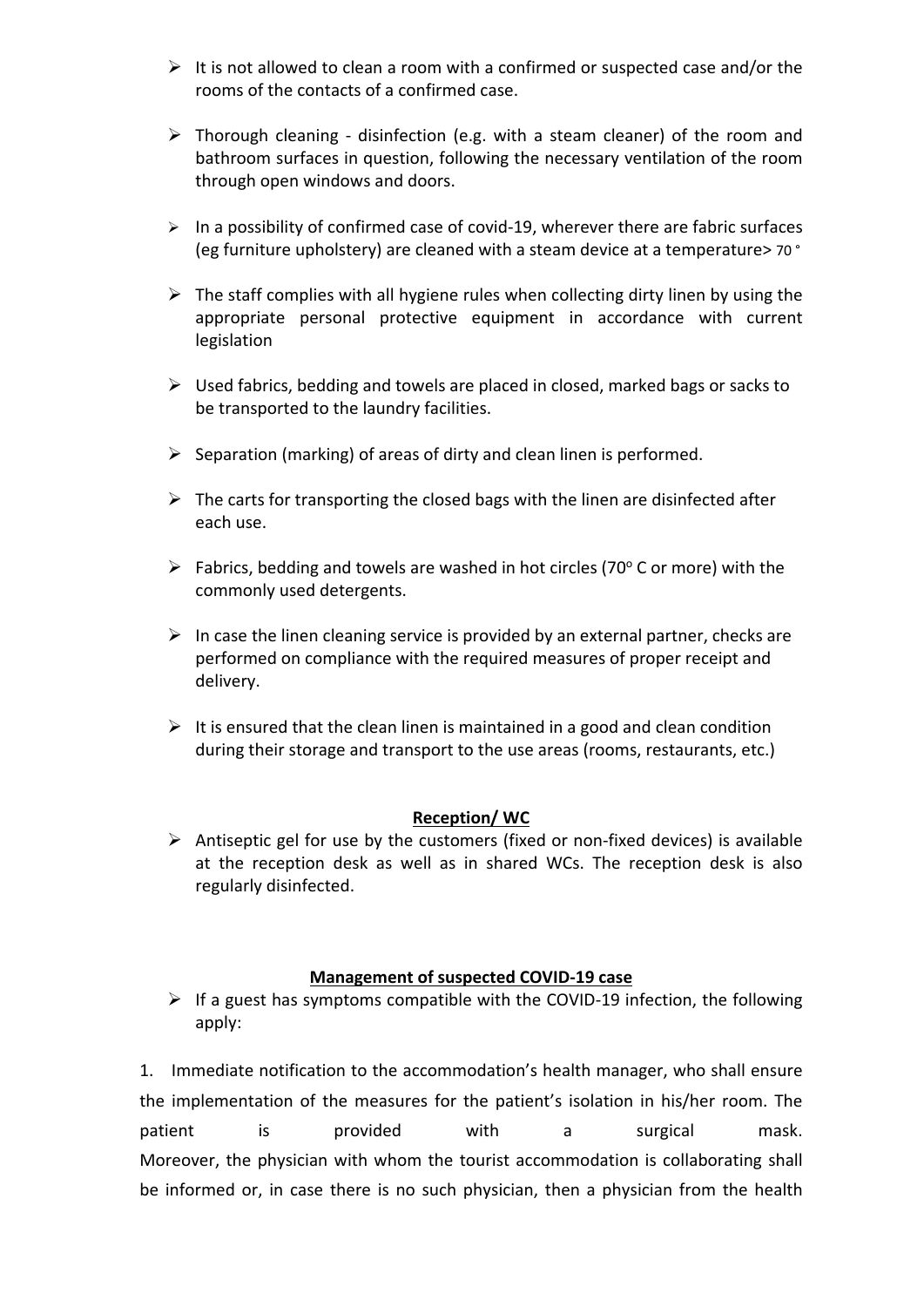care structure that is interconnected to the accommodation will be called to assess the incident.

2. For the time period during which the patient is waiting to be examined by a physician, no staff should enter his/her room unless there is good reason. If the need arises, a specific member of the accommodation staff shall deal with the potential case exclusively, implementing personal protection measures (surgical mask, gloves).

3. The physician shall enter the room of the suspected case wearing personal protection equipment (high respiratory protection mask, protective goggles, waterproof robes, gloves).

https://eody.gov.gr/wp-content/uploads/2020/08/ %A4%CE%A9%CE%9D -14\_8\_2020-1.pdf

4. If the patient shows a mild clinical picture, a nasopharyngeal swab shall be taken by the physician for a rapid antigen test and the patient will remain in his/her room until the results are announced. ‐ In case of a positive result, the patient, wearing a surgical mask, will be transported to the hotel's quarantine rooms or to the quarantine hotel.

https://eody.gov.gr/wp‐ 9D%CE%A4%CE%99%CE%9D%CE%91\_14\_8\_2020‐1.pdf

In regard to the patient's transportation conditions, the provisions of the applicable legislation shall apply at any time.

‐ In case of a negative result, the patient will be treated within the hotel according to the instructions of the attending physician. At the physician's discretion, it may be requested to repeat the antigenic rapid test or the molecular PCR test.

5. If the patient is in need of hospitalization, he/she shall be transported by the national care emergency centre - EKAB (simple/water ambulance, air ambulance) https://eody.gov.gr/wp-content/uploads/2020/03/covid-19-ekab.pdf to a health care unit that meets the specifications for the hospitalization of patients infected by COVID‐19.

6. Immediate notification to the Hellenic Public Health Organization (EODY) by the hotel's health manager (+30 210 5212054 or 1135, 24‐hour operation), regarding the suspected/confirmed case.

7. After the patient has left the room and been transported to a quarantine hotel or a reference hospital, the room must be cleaned/disinfected https://eody.gov.gr/wp‐ content/uploads/2020/05/covid19‐apolimansi‐14‐05‐20.pdf